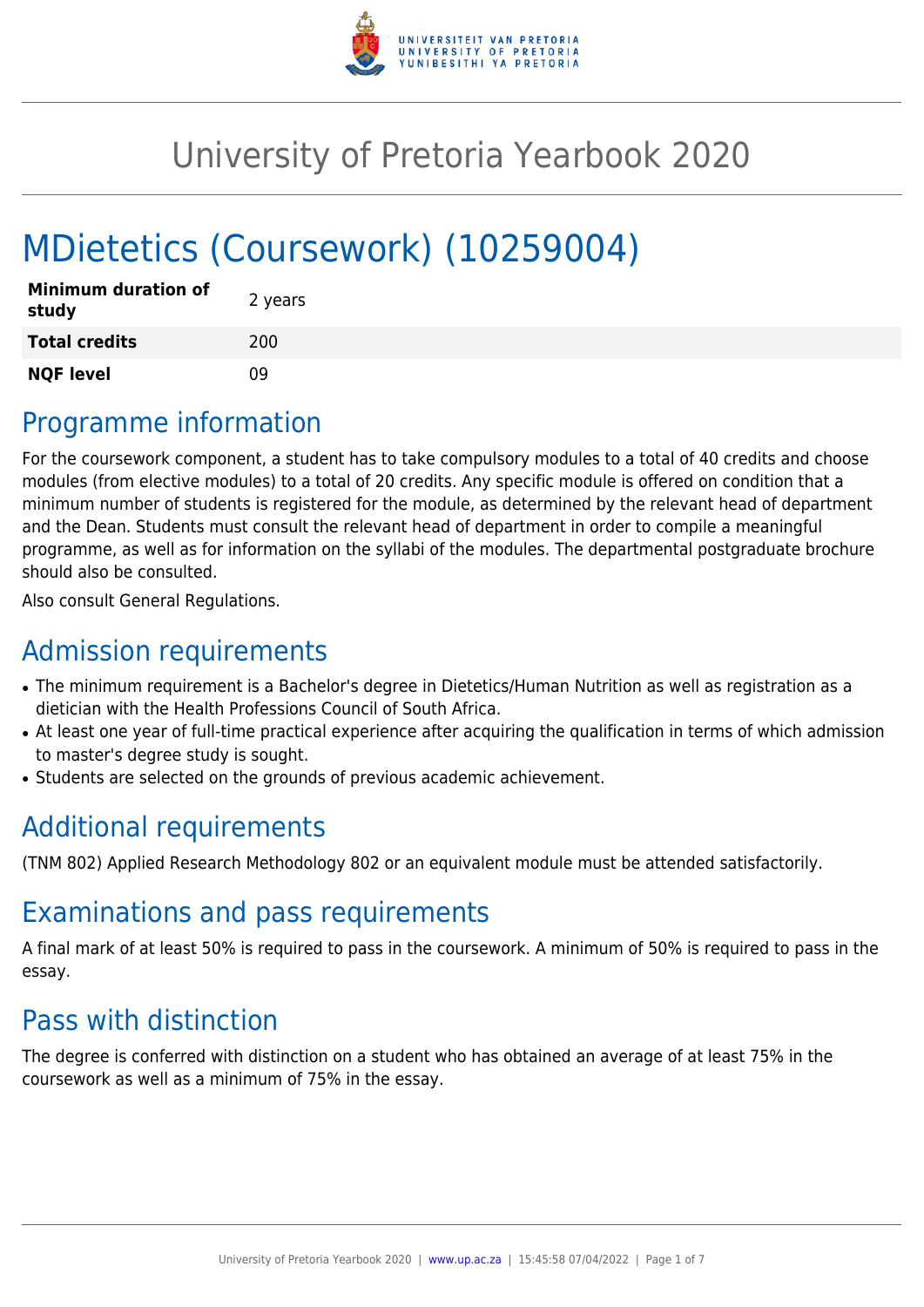

# Curriculum: Year 1

**Minimum credits: 180**

# **Core modules**

### **Advanced research and nutritional epidemiology 870 (DEK 870)**

| <b>Module credits</b>         | 20.00                          |
|-------------------------------|--------------------------------|
| <b>Prerequisites</b>          | No prerequisites.              |
| <b>Contact time</b>           | 1 discussion class per week    |
| <b>Language of tuition</b>    | Module is presented in English |
| <b>Department</b>             | <b>Human Nutrition</b>         |
| <b>Period of presentation</b> | Semester 1                     |

#### **Nutritional assessment 871 (DEK 871)**

| <b>Module credits</b>         | 20.00                          |
|-------------------------------|--------------------------------|
| <b>Prerequisites</b>          | No prerequisites.              |
| <b>Contact time</b>           | 1 discussion class per week    |
| <b>Language of tuition</b>    | Module is presented in English |
| <b>Department</b>             | <b>Human Nutrition</b>         |
| <b>Period of presentation</b> | Semester 1                     |

#### **Mini-dissertation: Dietetics 896 (DEK 896)**

| <b>Module credits</b>         | 120.00                         |
|-------------------------------|--------------------------------|
| <b>Prerequisites</b>          | No prerequisites.              |
| Language of tuition           | Module is presented in English |
| <b>Department</b>             | <b>Human Nutrition</b>         |
| <b>Period of presentation</b> | Year                           |
|                               |                                |

# **Applied research methodology 802 (TNM 802)**

| <b>Module credits</b>         | 0.00                                |
|-------------------------------|-------------------------------------|
| Language of tuition           | Module is presented in English      |
| <b>Department</b>             | <b>Health Sciences Deans Office</b> |
| <b>Period of presentation</b> | Year                                |
|                               |                                     |

#### **Module content**

\*Attendance module only.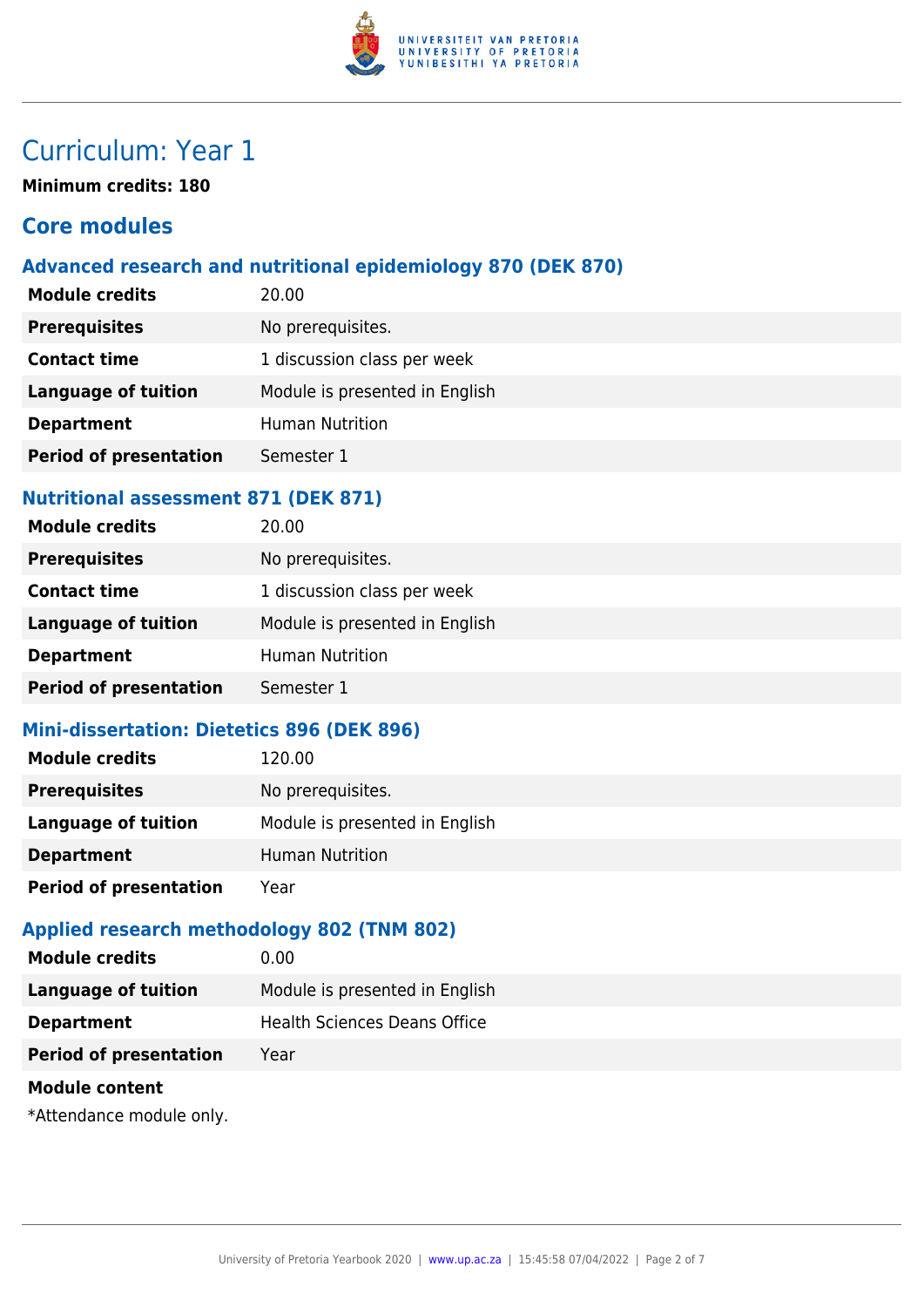

# **Elective modules**

### **Immunonutrition 814 (DEK 814)**

| <b>Module credits</b>         | 10.00                          |
|-------------------------------|--------------------------------|
| <b>Prerequisites</b>          | No prerequisites.              |
| <b>Contact time</b>           | 1 discussion class per week    |
| <b>Language of tuition</b>    | Module is presented in English |
| <b>Department</b>             | <b>Human Nutrition</b>         |
| <b>Period of presentation</b> | Semester 1                     |
|                               |                                |

# **Sport nutrition 815 (DEK 815)**

| <b>Module credits</b>         | 10.00                          |
|-------------------------------|--------------------------------|
| <b>Prerequisites</b>          | No prerequisites.              |
| <b>Contact time</b>           | 1 discussion class per week    |
| <b>Language of tuition</b>    | Module is presented in English |
| <b>Department</b>             | <b>Human Nutrition</b>         |
| <b>Period of presentation</b> | Semester 1                     |

#### **Nutrition counselling 816 (DEK 816)**

| 10.00                          |
|--------------------------------|
| No prerequisites.              |
| 1 discussion class per week    |
| Module is presented in English |
| <b>Human Nutrition</b>         |
| Semester 1                     |
|                                |

#### **Diet-related non-communicable lifestyle diseases 817 (DEK 817)**

| <b>Module credits</b>         | 10.00                          |
|-------------------------------|--------------------------------|
| <b>Prerequisites</b>          | No prerequisites.              |
| <b>Contact time</b>           | 1 discussion class per week    |
| <b>Language of tuition</b>    | Module is presented in English |
| <b>Department</b>             | <b>Human Nutrition</b>         |
| <b>Period of presentation</b> | Semester 1                     |
|                               |                                |

# **Nutrition support 818 (DEK 818)**

| <b>Module credits</b> | 10.00             |
|-----------------------|-------------------|
| <b>Prerequisites</b>  | No prerequisites. |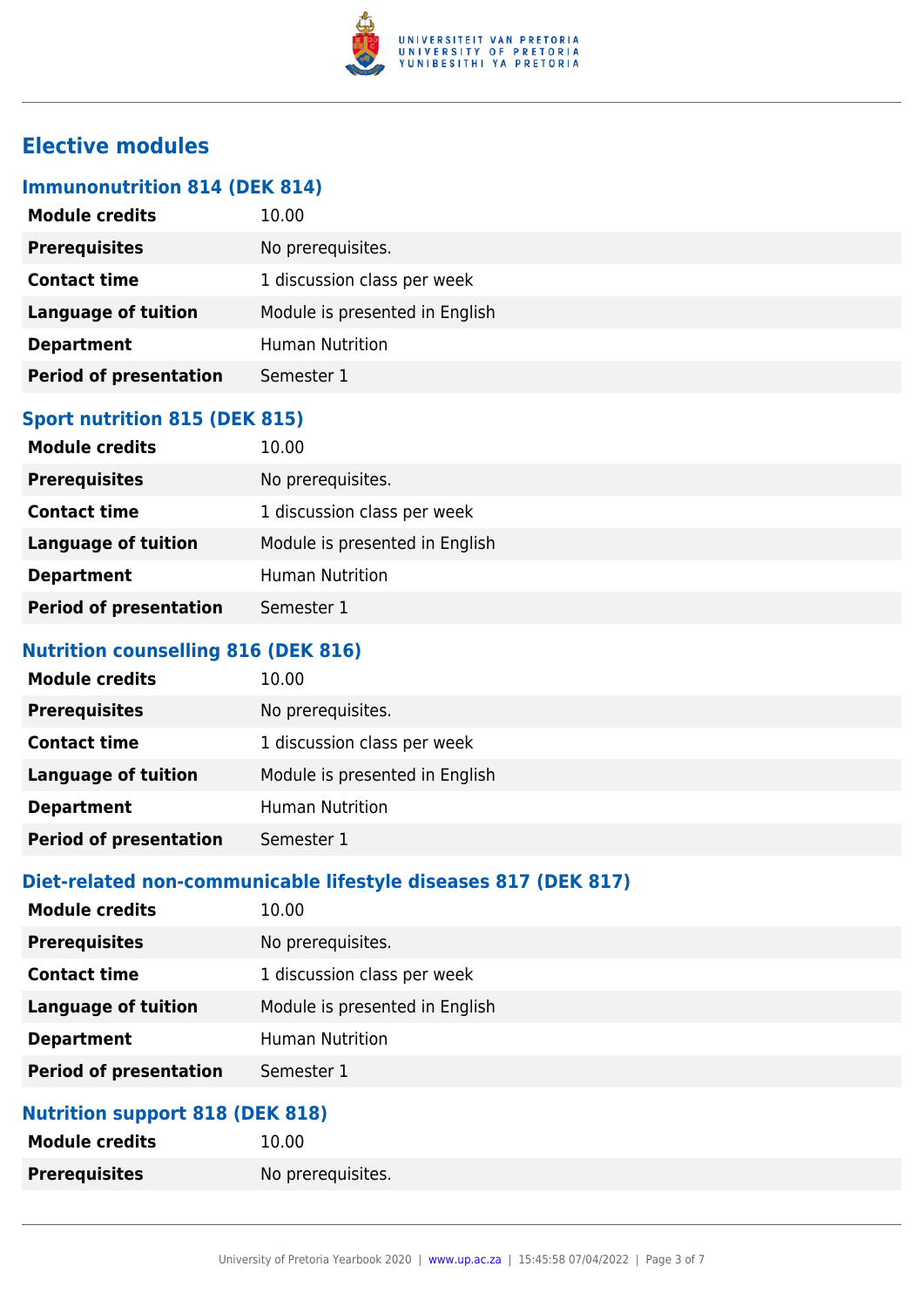

| <b>Contact time</b>           | 1 discussion class per week    |
|-------------------------------|--------------------------------|
| Language of tuition           | Module is presented in English |
| <b>Department</b>             | <b>Human Nutrition</b>         |
| <b>Period of presentation</b> | Semester 1                     |

# **Nutrigenomics 819 (DEK 819)**

| <b>Module credits</b>         | 10.00                          |
|-------------------------------|--------------------------------|
| <b>Prerequisites</b>          | No prerequisites.              |
| <b>Contact time</b>           | 1 discussion class per week    |
| <b>Language of tuition</b>    | Module is presented in English |
| <b>Department</b>             | <b>Human Nutrition</b>         |
| <b>Period of presentation</b> | Semester 1                     |

# **Micronutrient malnutrition 873 (DEK 873)**

| <b>Module credits</b>         | 10.00                          |
|-------------------------------|--------------------------------|
| <b>Prerequisites</b>          | No prerequisites.              |
| <b>Contact time</b>           | 1 discussion class per week    |
| <b>Language of tuition</b>    | Module is presented in English |
| <b>Department</b>             | <b>Human Nutrition</b>         |
| <b>Period of presentation</b> | Semester 1                     |
|                               |                                |

# **Early childhood nutrition intervention 874 (DEK 874)**

| <b>Module credits</b>         | 10.00                          |
|-------------------------------|--------------------------------|
| <b>Prerequisites</b>          | No prerequisites.              |
| <b>Contact time</b>           | 1 discussion class per week    |
| <b>Language of tuition</b>    | Module is presented in English |
| <b>Department</b>             | <b>Human Nutrition</b>         |
| <b>Period of presentation</b> | Semester 1 or Semester 2       |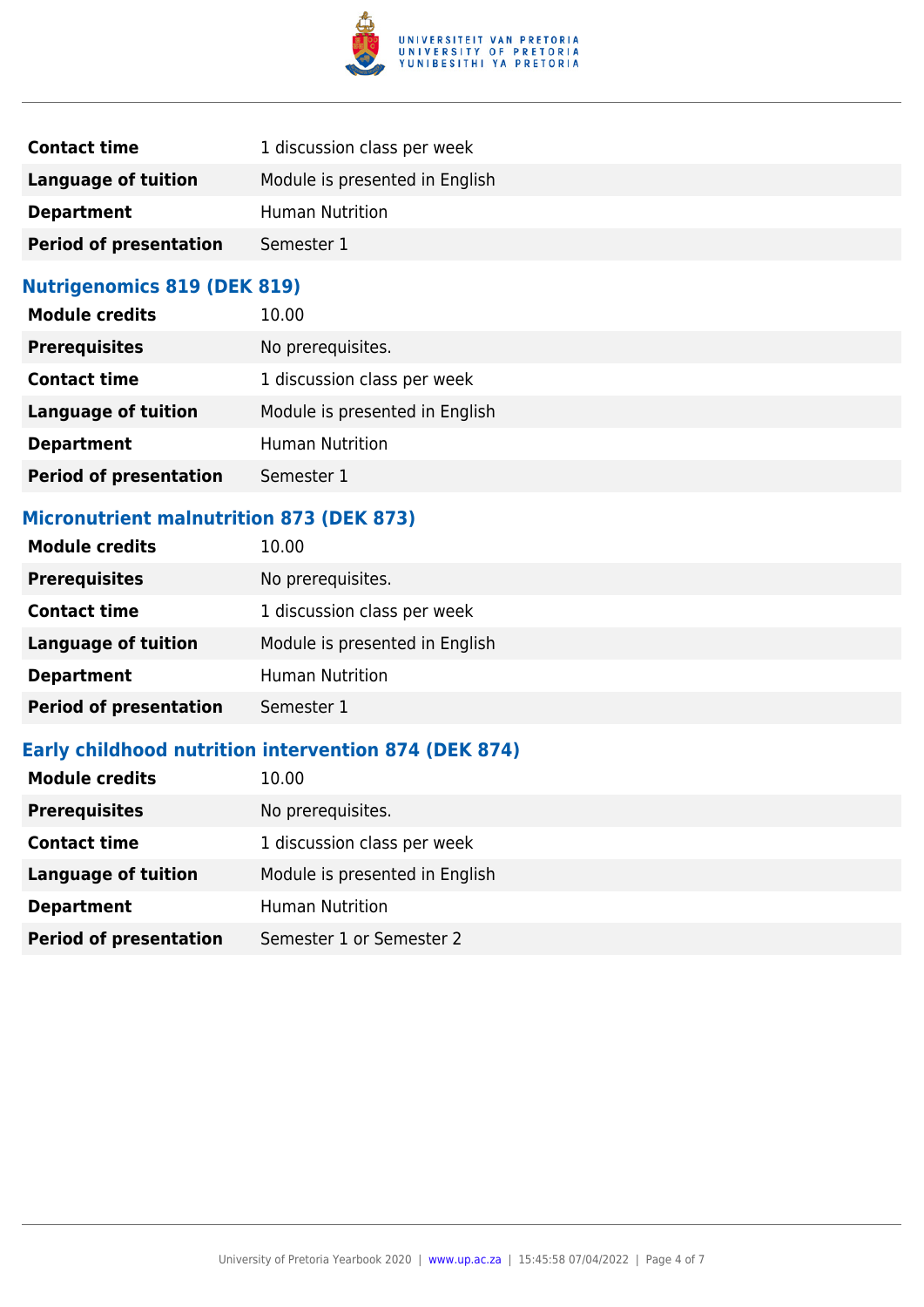

# Curriculum: Final year

**Minimum credits: 180**

# **Core modules**

### **Advanced research and nutritional epidemiology 870 (DEK 870)**

| <b>Module credits</b>         | 20.00                          |
|-------------------------------|--------------------------------|
| <b>Prerequisites</b>          | No prerequisites.              |
| <b>Contact time</b>           | 1 discussion class per week    |
| <b>Language of tuition</b>    | Module is presented in English |
| <b>Department</b>             | <b>Human Nutrition</b>         |
| <b>Period of presentation</b> | Semester 1                     |

#### **Nutritional assessment 871 (DEK 871)**

| <b>Module credits</b>         | 20.00                          |
|-------------------------------|--------------------------------|
| <b>Prerequisites</b>          | No prerequisites.              |
| <b>Contact time</b>           | 1 discussion class per week    |
| <b>Language of tuition</b>    | Module is presented in English |
| <b>Department</b>             | <b>Human Nutrition</b>         |
| <b>Period of presentation</b> | Semester 1                     |

#### **Mini-dissertation: Dietetics 896 (DEK 896)**

| <b>Module credits</b>         | 120.00                         |
|-------------------------------|--------------------------------|
| <b>Prerequisites</b>          | No prerequisites.              |
| <b>Language of tuition</b>    | Module is presented in English |
| <b>Department</b>             | <b>Human Nutrition</b>         |
| <b>Period of presentation</b> | Year                           |

# **Applied research methodology 802 (TNM 802)**

| 0.00                           |
|--------------------------------|
| Module is presented in English |
| Health Sciences Deans Office   |
| Year                           |
|                                |

#### **Module content**

\*Attendance module only.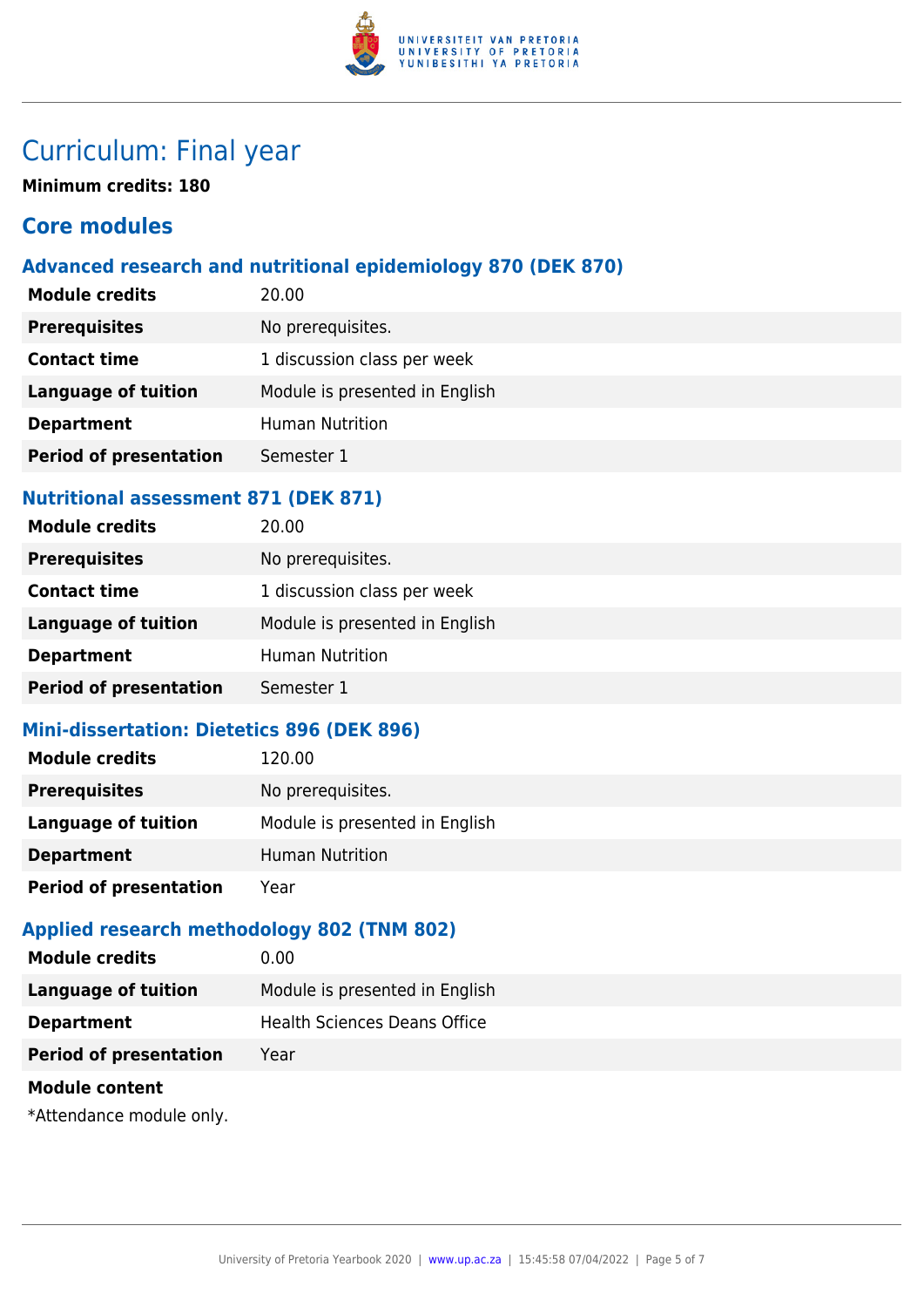

# **Elective modules**

### **Immunonutrition 814 (DEK 814)**

| <b>Module credits</b>         | 10.00                          |
|-------------------------------|--------------------------------|
| <b>Prerequisites</b>          | No prerequisites.              |
| <b>Contact time</b>           | 1 discussion class per week    |
| <b>Language of tuition</b>    | Module is presented in English |
| <b>Department</b>             | <b>Human Nutrition</b>         |
| <b>Period of presentation</b> | Semester 1                     |
|                               |                                |

# **Sport nutrition 815 (DEK 815)**

| <b>Module credits</b>         | 10.00                          |
|-------------------------------|--------------------------------|
| <b>Prerequisites</b>          | No prerequisites.              |
| <b>Contact time</b>           | 1 discussion class per week    |
| <b>Language of tuition</b>    | Module is presented in English |
| <b>Department</b>             | <b>Human Nutrition</b>         |
| <b>Period of presentation</b> | Semester 1                     |

#### **Nutrition counselling 816 (DEK 816)**

| <b>Module credits</b>         | 10.00                          |
|-------------------------------|--------------------------------|
| <b>Prerequisites</b>          | No prerequisites.              |
| <b>Contact time</b>           | 1 discussion class per week    |
| <b>Language of tuition</b>    | Module is presented in English |
| <b>Department</b>             | <b>Human Nutrition</b>         |
| <b>Period of presentation</b> | Semester 1                     |

### **Diet-related non-communicable lifestyle diseases 817 (DEK 817)**

| <b>Module credits</b>         | 10.00                          |
|-------------------------------|--------------------------------|
| <b>Prerequisites</b>          | No prerequisites.              |
| <b>Contact time</b>           | 1 discussion class per week    |
| <b>Language of tuition</b>    | Module is presented in English |
| <b>Department</b>             | <b>Human Nutrition</b>         |
| <b>Period of presentation</b> | Semester 1                     |
|                               |                                |

### **Nutrition support 818 (DEK 818)**

| <b>Module credits</b> | 10.00             |
|-----------------------|-------------------|
| <b>Prerequisites</b>  | No prerequisites. |